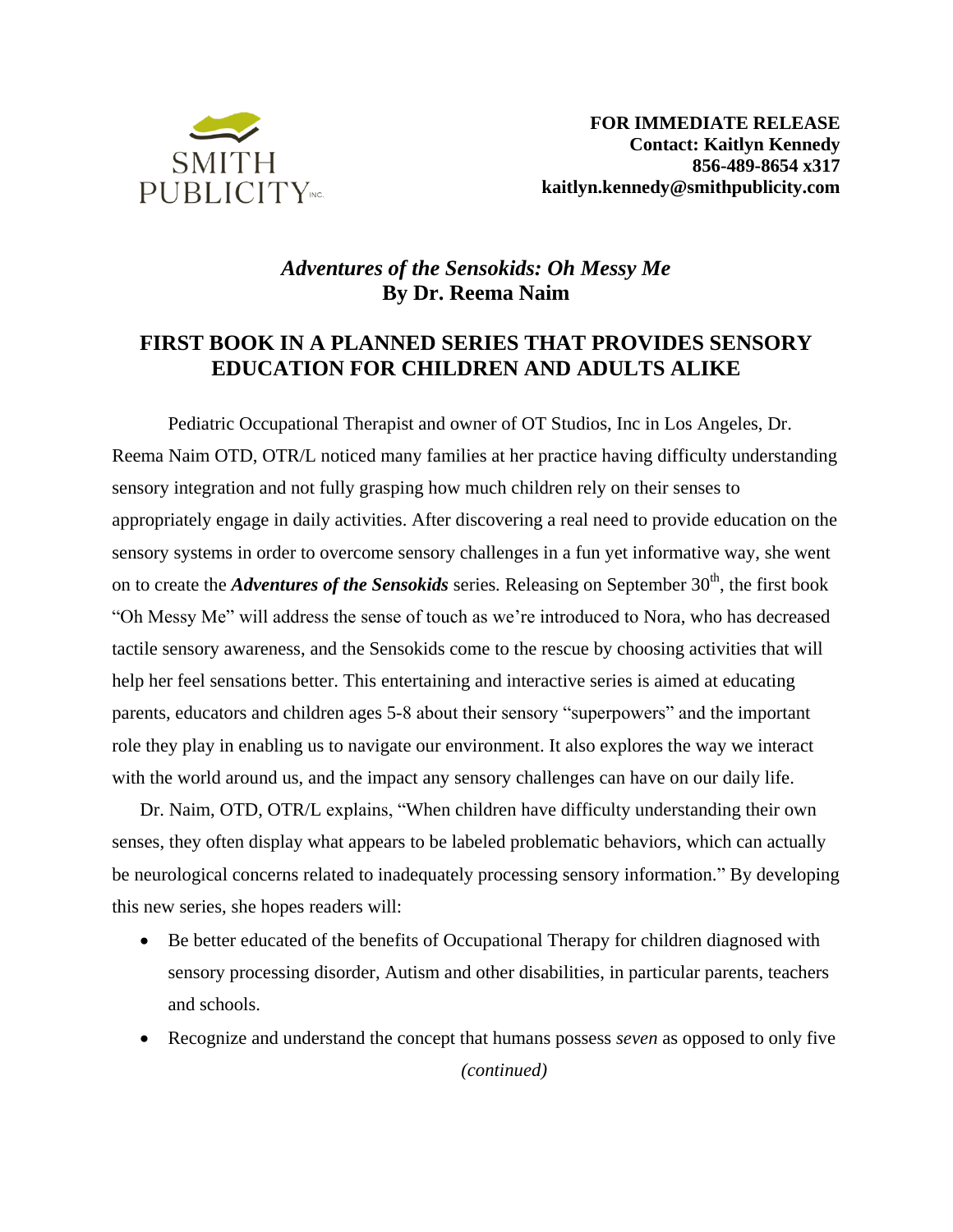senses, and how those two extra senses enable body awareness, movement and balance, which are important for children as they navigate jungle gyms, playgrounds and learn to move their bodies for different activities.

- Understand our senses and therefore reduce judgment amongst children in the classroom when they notice a classmate who may be dealing with a sensory related concern.
- Fun activities introduced by the Sensokids so that children can be empowered to overcome sensory challenges and difficulties.

With each book in the series providing a new sensory challenge and a unique sensory education page for parents and teachers, it's Dr. Naim's hope that all children who are struggling with sensory issues can find a bit of themselves in the Sensokids and lead a happier and more fulfilled life.



#### **ABOUT THE AUTHOR**

**Dr. Reema Naim**, OTD, OTR/L moved to the U.S. from the U.K. and attended USC, where she pursued a career in occupational therapy. She graduated with her MA, OTR/L and OTD and started her own private practice, [OT Studios,](http://www.otstudiosla.com/) in West Hollywood, CA. She received her SIPT (sensory integration and praxis test) certification and created the Sensokids characters, whom she uses to educate children, families and students about sensory integration and the major role our sensory systems play in daily life. *Adventures of the Sensokids: Oh Messy Me* is her first book.

**For more information, please visit [OTStudiosLA.com](http://www.otstudiosla.com/) Connect on Instagram [@otstudiosla](https://www.instagram.com/otstudiosla/?hl=en) & Facebook [@OTStudiosLA](http://www.facebook.com/OTStudiosLA)**

*Adventures of the Sensokids* **is available for pre-order at Barnes & Noble, Amazon & [www.thesensokids.com](http://www.thesensokids.com/)**

### **REVIEW COPIES AVAILABLE UPON REQUEST**

#### *Adventures of the Sensokids: Oh Messy Me*

By Dr. Reema Naim, OTD, OTR/L Available: September 30, 2020 Hardcover ISBN: 978-1649902009 Paperback ISBN: 978-1649901958 Ebook ASIN: B08GPJDGGC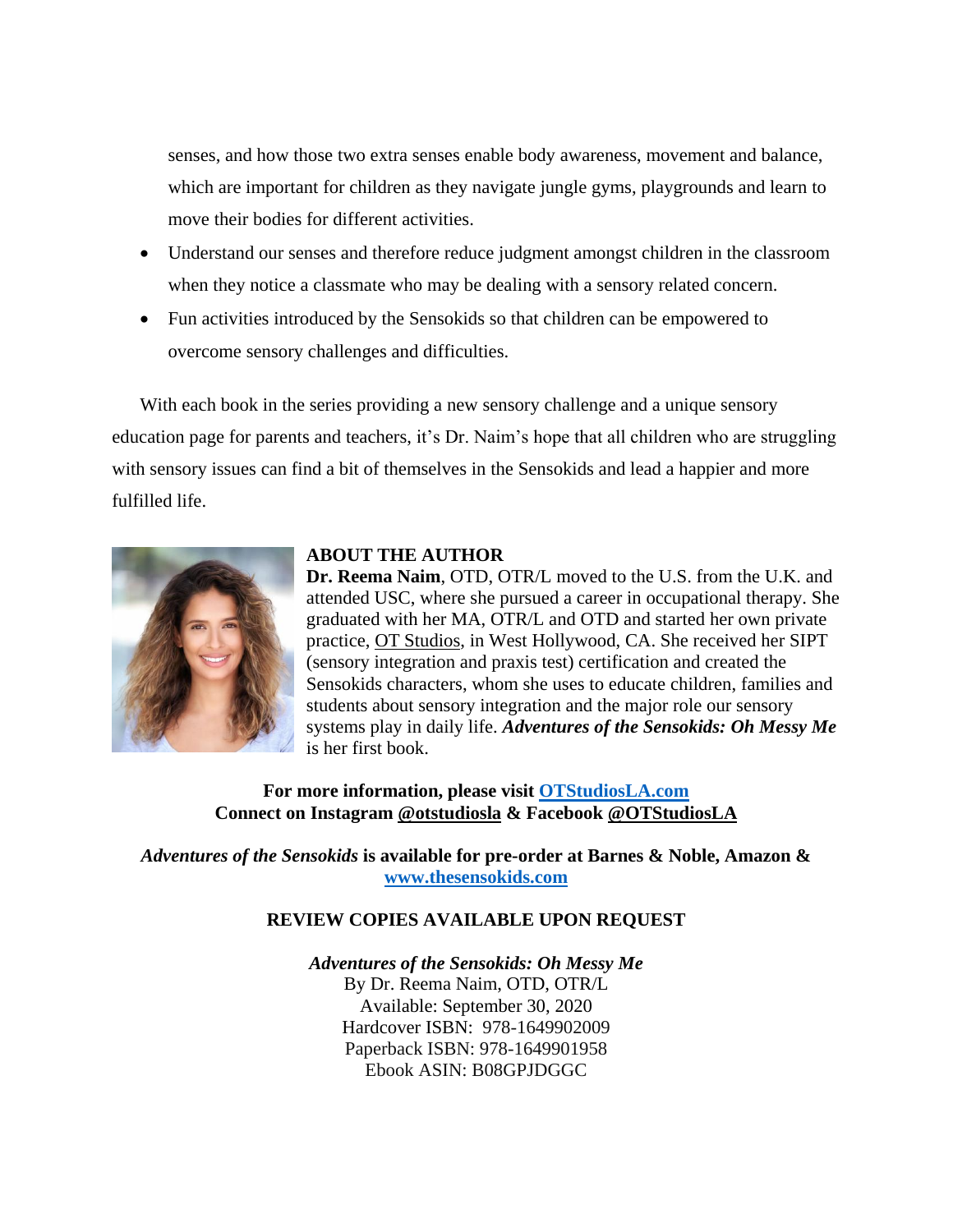

**FOR IMMEDIATE RELEASE Contact: Kaitlyn Kennedy 856-489-8654 x317 kaitlyn.kennedy@smithpublicity.com**

# **Q&A with Dr. Reema Naim Author of** *Adventures of the Sensokids*

### **Question: You have such an inspiring road to publication. Can you tell us what motivated you to write a creative children series?**

**Dr. Reema Naim:** As a teenager, I was fascinated with the arts and wanted to pursue a career in film or animation. I dreamt of creating magical places where people could escape to. Coming from a conservative background, the entertainment world was not accepted with open arms. I was forced to find a plan B. Luckily, I was also passionate about understanding the human mind and helping people overcome trauma. This led me to complete my undergraduate degree in child psychology.

### **Q: Can you explain some of the sensory issues you've been seeing in children with processing disorders as a result of COVID-19 related changes like virtual learning and mask wearing? Have you seen more issues arise and why do you think that is?**

Dr. Naim: It's harder to treat children with sensory concerns virtually as most of them need to be engaged in some sensory activities prior to being focused enough to sit in one spot and pay attention. At the clinic, we have lots of sensory equipment and can guide sessions better based upon that access. As far as mask wearing, we have had one client complain so far and its expected because many children with Autism are sensitive to touch so the sensations associated with wearing a mask can be bothersome. Also, children with autism have social communication challenges so it becomes even harder to read social cues.

## **Q: You run a successful occupational therapy practice in Los Angeles called OT Studios LA. Can you tell us a little bit about what you do there and what you're most proud of?**

**Dr. Naim:** I am most proud of being able to unite the medical with the creative to build a therapy space for children! The Sensokids are what make us different, connecting therapy with animation!

### **Q: What is next for the** *Adventures of the Sensokids,* **and when can we expect the rest of the series to roll out?**

**Dr. Naim:** The plan is to release Book 2 within six months of the release of Book 1 and I'm hoping we can release all the books within the next year or two.



**ABOUT THE AUTHOR**